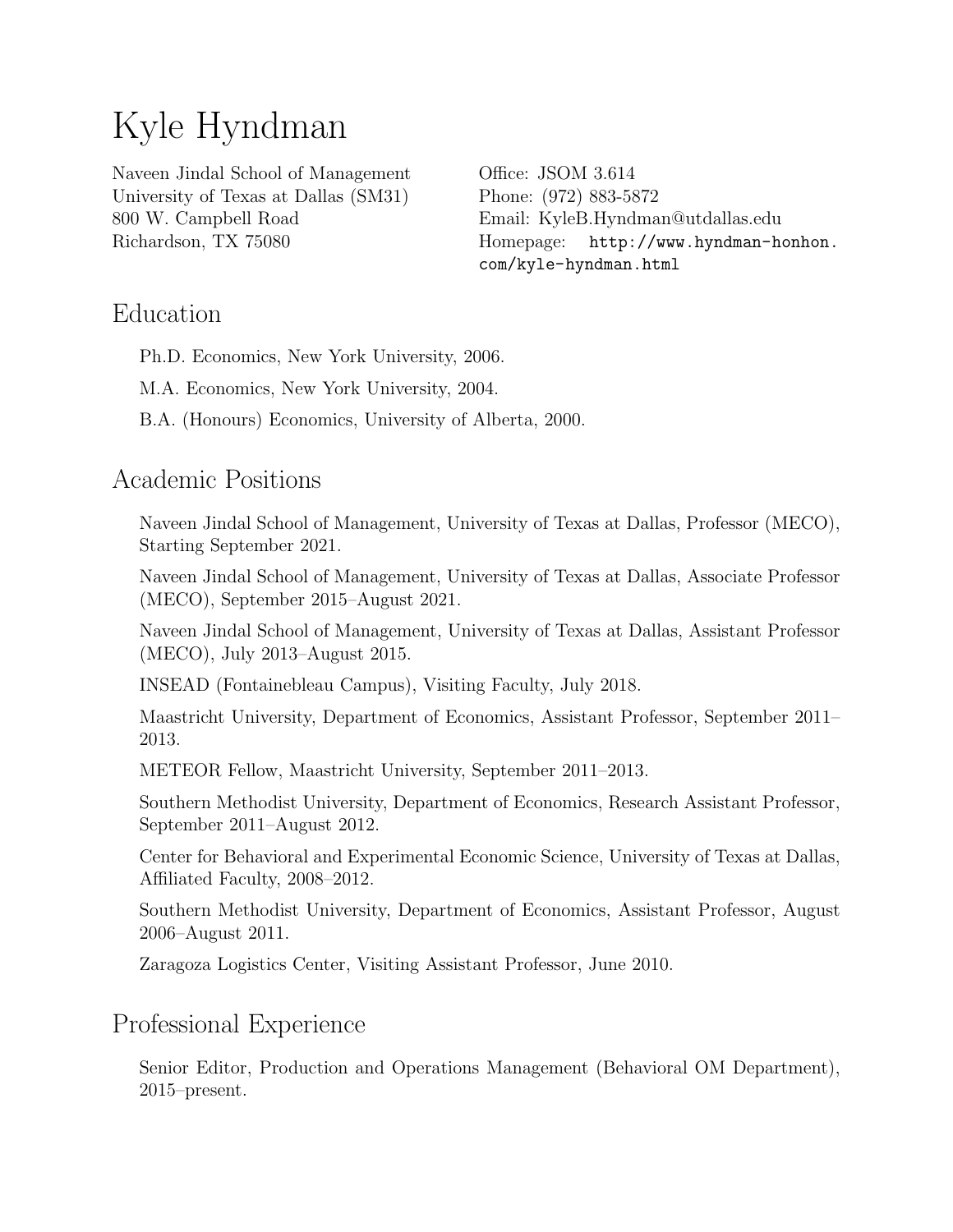Editorial Review Board, Production and Operations Management (Behavioral OM Department), 2012–present.

### Research

#### Journal Articles

- 1. "Procrastination, Self-Imposed Deadlines and Other Commitment Devices," with Alberto Bisin, Economic Theory, Conditionally Accepted.
- 2. "Behavioral Pitfalls of Product Proliferation in Supply Chains: An Experimental Study," with Mozart Menezes, Decision Sciences, Forthcoming.
- 3. "Procurement for Assembly under Asymmetric Information: Theory and Evidence," with Andrew Davis, Anyan Qi and Bin Hu, *Management Science*, Forthcoming.
- 4. "Private Information and Dynamic Bargaining in Supply Chains: An Experimental Study," with Andrew Davis, Manufacturing & Service Operations Management, Forthcoming.
- 5. "Dissolving Partnerships Under Risk: An Experimental Investigation," Journal of Economic Behavior & Organization, (2021) 185, 702-720.
- 6. "Bargaining with a Residual Claimant: An Experimental Study," with Matthew Embrey and Arno Riedl, Games and Economic Behavior, (2021) 126, 335-354.
- 7. "Flexibility and Reputation in Repeated Prisoners' Dilemma Games," with Dorothée Honhon. Management Science, (2020) 66(11), 4998-5014.
- 8. "Flexibility in Long-Term Relationships: An Experimental Study," with Dorothée Honhon. *Manufacturing & Service Operations Management*,  $(2020)$   $22(2)$ , 273-291.
- 9. "The Role of Incentives in Dynamic Favour Exchange: An Experimental Investigation," with Rudolf Müller. *Journal of Economic Behavior & Organization*,  $(2020)$  172, 83-96.
- 10. "Present-Bias, Procrastination and Deadlines in a Field Experiment," with Alberto Bisin. Games and Economic Behavior, (2020) 119, 339-357.
- 11. "Multidimensional Bargaining and Inventory Risk in Supply Chains: An Experimental Study," with Andrew Davis. Management Science, (2019) 65(3), 1286-1304.
- 12. "An Experimental Investigation of Managing Quality Through Monetary and Relational Incentives," with Andrew Davis. Management Science, (2018) 64(5), 2345-2365.
- 13. "Do Lottery Payments Induce Savings Behavior? Evidence from the Lab," with Jonathan Guryan, Emel Filiz-Ozbay, Melissa Kearney and Erkut Ozbay. Journal of Public Economics, (2015) 126(June 2015), 1-24.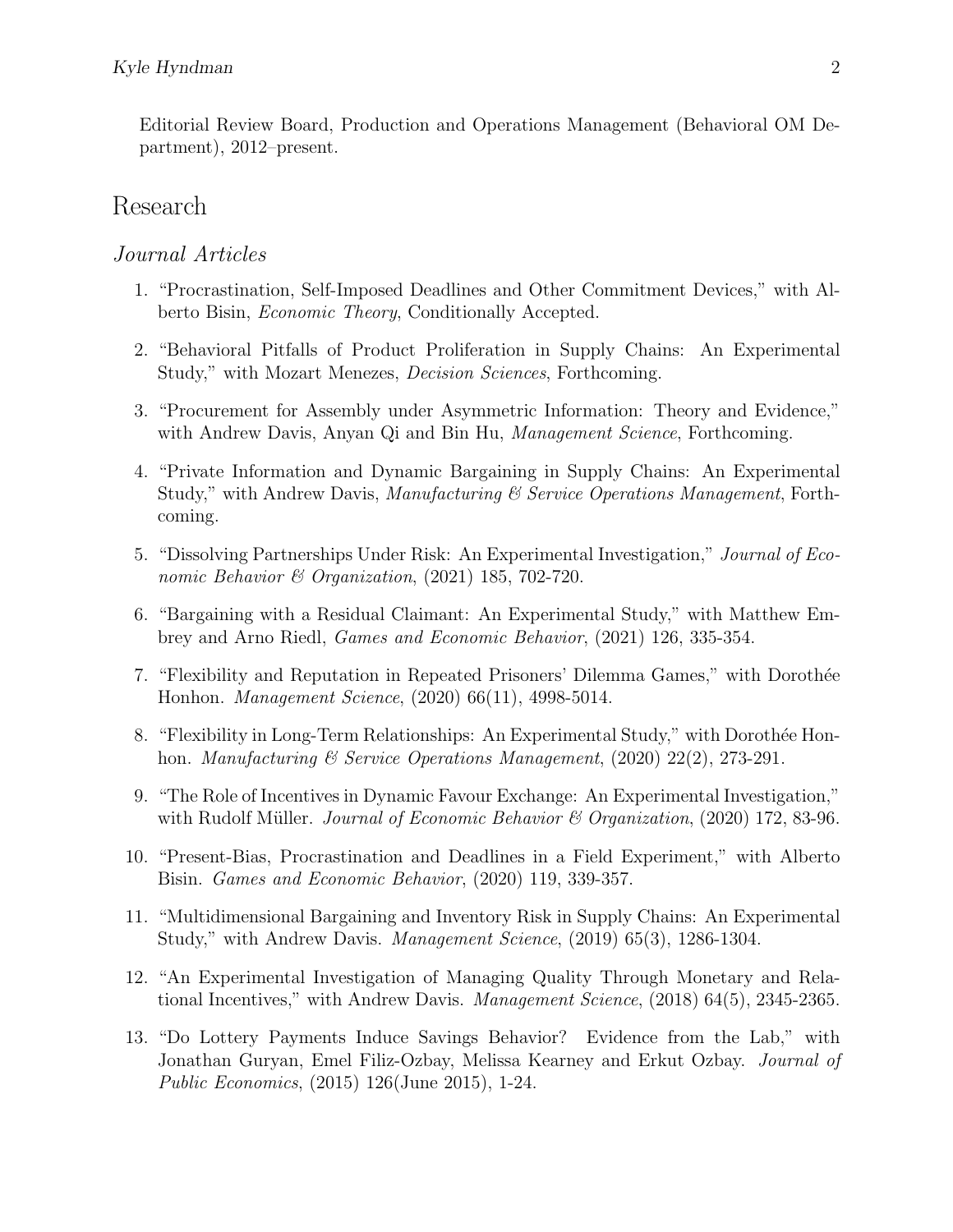- 14. "Efficiency or Competition? A Structural Analysis of Canada's AWS Auction and the Set-Aside Provision," with Chris Parmeter, Production and Operations Management, (2015) 24(5), 821-839.
- 15. "The Effect of Endogenous Timing on Coordination Under Asymmetric Information: An Experimental Study," with Boğaçhan Çelen & Francesco Brindisi, Games and Economic Behavior (2014) 86, 264-281.
- 16. "An Experimental Study of Coordination in Games with Strategic Complementarities: Long Run vs. Short Run Relationships," with Santiago Kraiselburd and Noel Watson, Production and Operations Management (2014) 23(2), 221-238.
- 17. "Aligning Capacity in Supply Chains When Demand Forecasts Are Private Information: Theory and Experiment," with Santiago Kraiselburd and Noel Watson, Manufacturing and Service Operations Management (2013) 15(1), 102-117.
- 18. "Rent Seeking With Regretful Agents: Theory and Experiment," with Erkut Ozbay and Pacharasut Sujarittanonta, Journal of Economic Behavior & Organization (2012) 84(3), 866-878.
- 19. "An Experiment of Social Learning With Endogenous Timing," with Boğaçhan Çelen, Review of Economic Design (2012) 16(2-3), 251-268.
- 20. "Social Learning through Endogenous Information Acquisition: An Experiment," with Boğaçhan Çelen, Management Science (2012) 58(8), 1525-1548.
- 21. "Convergence: An Experimental Study of Teaching and Learning in Repeated Games," with Wolf Ehrblatt, Erkut Ozbay and Andrew Schotter, Journal of the European Economic Association (2012) 10(3), 573-604.
- 22. "Belief Formation: An Experiment With Outside Observers," with Wolf Erhblatt, Erkut Ozbay and Andrew Schotter, Experimental Economics (2012) 15(1), 176-203.
- 23. "Consumer Information in a Market for Expert Services," with Saltuk Ozerturk, Journal of Economic Behavior & Organization (2011) 80(3), 628-640.
- 24. "Repeated Bargaining with Reference-Dependent Preferences," International Journal of Game Theory (2011) 40(3), 527-549.
- 25. "Strategic Interactions and Belief Formation: An Experiment," with Antoine Terracol and Jonathan Vaksmann, Applied Economics Letters (2010) 17(17), 1681-1685.
- 26. "Competition and Inter-Firm Credit: Theory and Evidence from Firm-Level Data in Indonesia," with Giovanni Serio, Journal of Development Economics (2010) 93, 88-108.
- 27. "Learning and Sophistication in Coordination Games," with Antoine Terracol and Jonathan Vaksmann, Experimental Economics (2009) 12(4), 450-472.
- 28. "Disagreement in Bargaining: An Empirical Analysis of OPEC," International Journal of Industrial Organization (2008) 26(3), 811-828.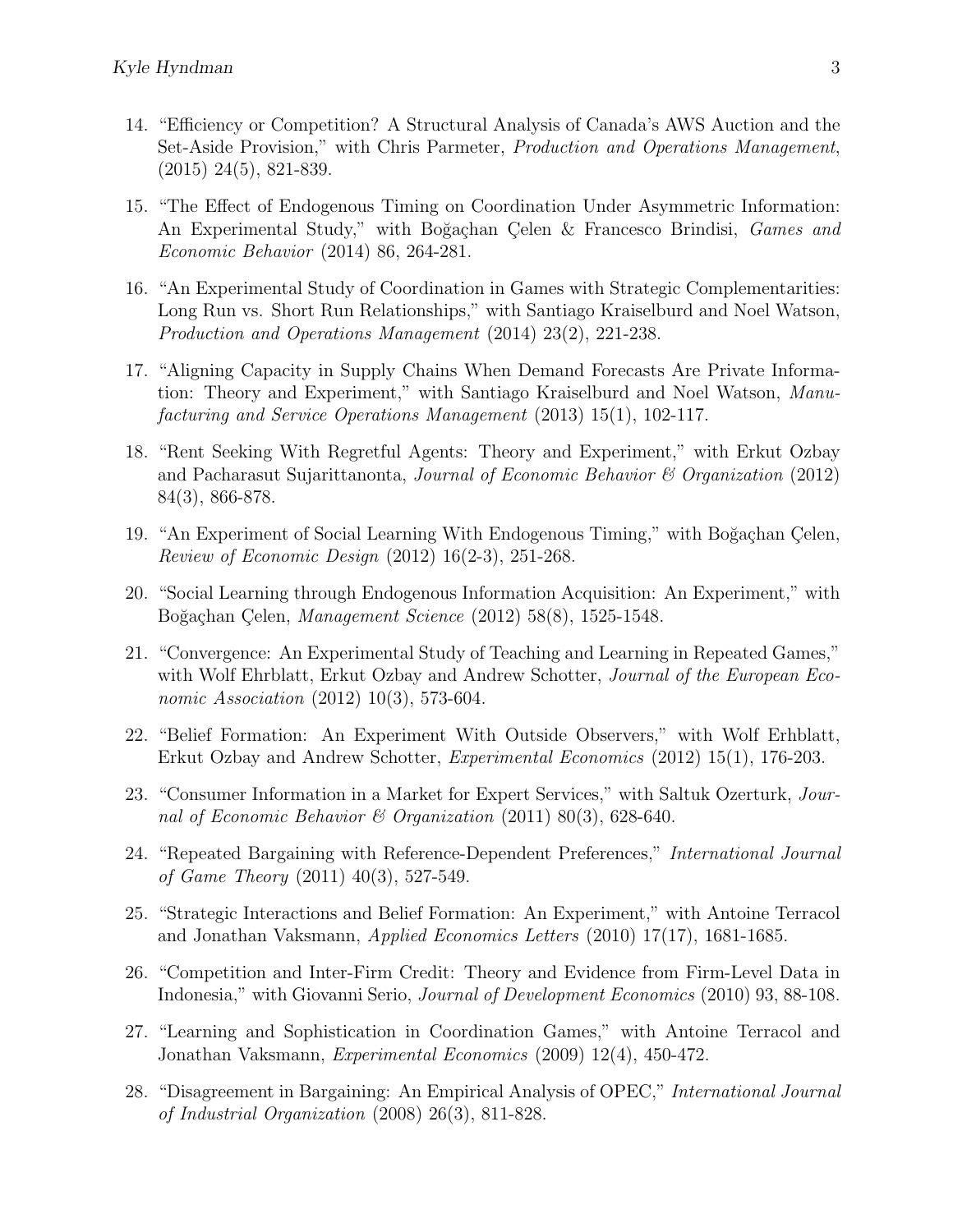29. "Coalition Formation with Binding Agreements," with Debraj Ray, Review of Economic Studies (2007) 74, 1125-1147.

#### Books and Book Chapters

- 1. Co-editor for Bargaining: Current Research and Future Directions (with Emin Karagozoglu), Palgrave MacMillan. To appear 2021.
- 2. "Econometrics for Experiments," (with Matthew Embrey), The Handbook of Behavioral Operations (2019) Chapter 2, 35-88.

#### Working Papers

- 1. Beliefs & (In)Stability in Normal-Form Games, with Antoine Terracol and Jonathan Vaksmann, Revise and Resubmit: Experimental Economics
- 2. Voluntary Disclosure and Endogenous Matching in Supply Chains: Theory and Experiments, with Andrew Davis, Reject and Resubmit: Management Science
- 3. Fairness and Risk in Ultimatum Bargaining, with Matthew Walker, Reject and Resubmit: Games and Economic Behavior
- 4. Understanding the Behavioral Drivers of Execution Failures in Retail Supply Chains: An Experimental Study Using Virtual Reality, with Nicole DeHoratius, Özgür Gürerk and Dorothée Honhon
- 5. Becoming Friends or Foes? How Competitive Environments Shape Altruistic Preferences, with Eugen Dimant
- 6. Dynamic Fairness in Repeated Bargaining with Ex Post Risk
- 7. Trust and Lending: An Experimental Study, with Steven Xiao and Jiabin Wu
- 8. Startup Fundraising and Equity Split: Do the Number of Investors and Contract Form Matter?, with Evgeny Kagan and Anyan Qi
- 9. A Theoretical and Experimental Investigation into the Horizontal Effects of Late Payments, with Matthew Walker

#### Work in Progress

- 1. Learning with Censored Information: An Application to Inventory Management, with Ying Cao and Dorothée Honhon
- 2. Can Regulation Be Mutually Beneficial?, with Uthra Raghunathan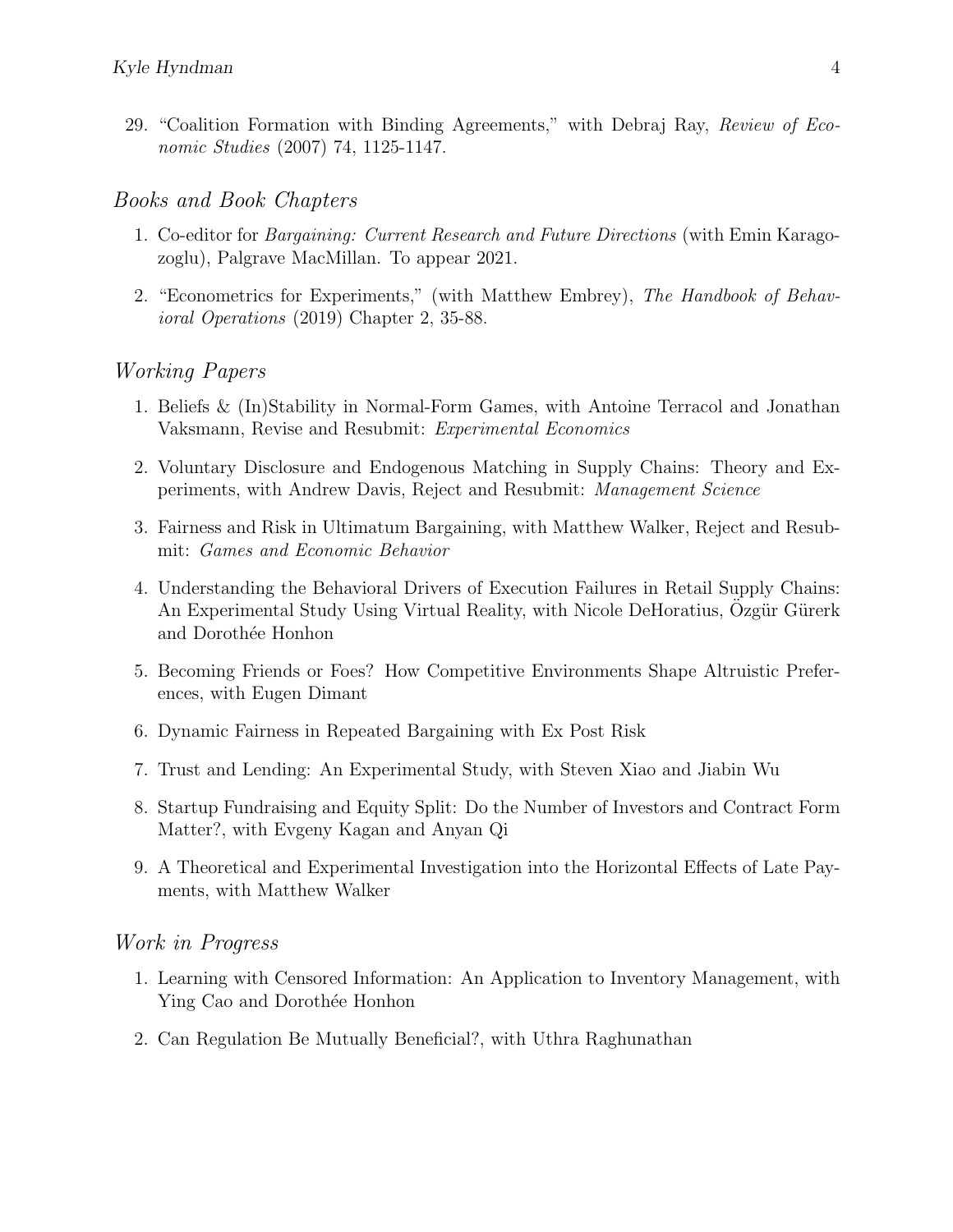## Grants

International Foundation for Research in Experimental Economics, Small Grants Program, 2012, \$9,360

METEOR (Maastricht University), Small-Scale Research Grant,  $2011, \epsilon 4,000$ 

NSF Grant (SES-1025044), PI, Coordination in Production with Asymmetric Information: Theoretical and Experimental Investigations, 2010–2011, \$91,128

Hamilton Undergraduate Research Award, Southern Methodist University, 2010

University Research Council Grant, Southern Methodist University, 2010 & 2008

#### Honors & Awards

Production and Operations Management, Senior Editor Award (Behavioral OM Dept.), 2019

Best Working Paper, INFORMS Behavioral Operations Management Section, 2018

For the paper, "Private Information and Endogenous Matching in Supply Chains: Theory and Experiments" which has been revised and is now titled, "Voluntary Disclosure and Endogenous Matching in Supply Chains: Theory and Experiments"

Manufacturing & Service Operations Management, Meritorious Service Award, 2014, 2018

Production and Operations Management, Best Reviewer Award (Behavioral OM Dept.), 2012

Management Science, Meritorious Service Award, 2011, 2016, 2017, 2019

Dean's Dissertation Fellowship, New York University, 2004–2005

Henry MacCracken Fellowship, New York University, 2000–2004

Sir James Lougheed Award of Distinction, Alberta Heritage Fund, 2000 & 2001

Duncan Alexander MacGibbon Medal in Economics, University of Alberta, 2000

## Courses Taught

- PhD Math Bootcamp for Incoming PhD Students, University of Texas at Dallas
- PhD Advanced Managerial Economics, University of Texas at Dallas
- PhD Experimental Economics, Ph.D. Summer Academy, Zaragoza Logistics Center
- PhD Industrial Organization, Southern Methodist University
- PhD Math Refresher for incoming Ph.D. Students, New York University
- MS Business Economics, University of Texas at Dallas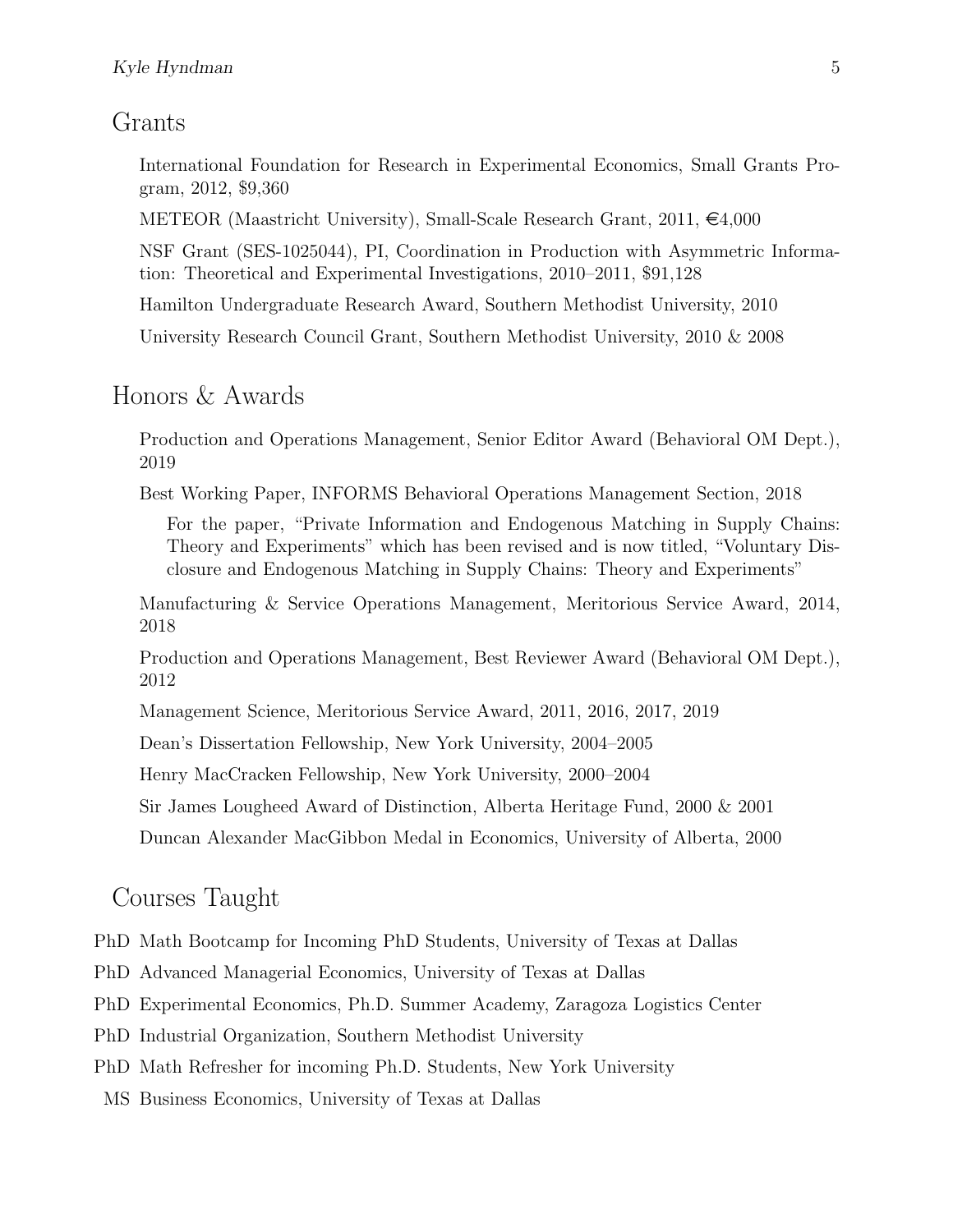MS,BS Behavioral Finance, University of Texas at Dallas

- MA Applied Game Theory / Advanced Microeconomics, Maastricht University
- MA Human Behaviour & Economic Policy, Maastricht University
- MA Internet Economics, Maastricht University
- MA Economic Analysis I (Micro), Southern Methodist University
- BA Intermediate Microeconomics, Maastricht University
- BA Price Theory, Southern Methodist University
- BA Math for Economists, New York University
- BA Development Economics, New York University
- BA Introduction to Macroeconomics, University of Alberta

## Invited Seminars

#### Future

Past INCAE Business School, Rutgers Business School, CUNY - Baruch College, University of Oregon, University of Pennsylvania, University of Michigan, University of Alaska at Anchorage, University of New South Wales, Purdue University, Indian School of Business (Hyderabad), CUNY (Queen's College), University of Texas at Dallas (Business School), Université Paris 1, University of Pittsburgh, University of Maryland, McGill University, University of Texas at Austin (Business School & Economics), Indiana University at Bloomington (Business School), Zaragoza Logistics Center, Texas A&M University, University of Alberta, INSEAD, Universiteit Maastricht, Universitat Pompeu Fabra, University of Melbourne, University of Texas at Dallas, Southern Methodist University, Carleton University, University College London, Queen's University, Université de Montréal, New York University  $(x2)$ 

## Other Presentations

#### Future

Past MSOM Annual Meeting (2019), Lisbon Meetings in Game Theory and Applications (2017), University of Copenhagen Workshop: Passive Choices, American Economic Association Annual Meeting (2016), Design and Bargaining Workshop (Dallas, 2014), Conference on Individual Characteristics and Economic Decisions (Warwick University, 2014), NYU Economics Alumni Conference (2013), INFORMS Annual Meeting (2019, 2018, 2016, 2015, 2014, 2013, 2012), Workshop on Formation and Elicitation of Beliefs in Experiments (Berlin, 2012), Inauguration for Experimental Lab at RWTH Aachen (2012), Congress of the European Economic Association (2010), Productions and Operations Management Society Conference (2017, 2016, 2015, 2014, 2012, 2011, 2010), Southern Economic Association (2017, 2009), Behavioral Operations Conference (2015, 2009),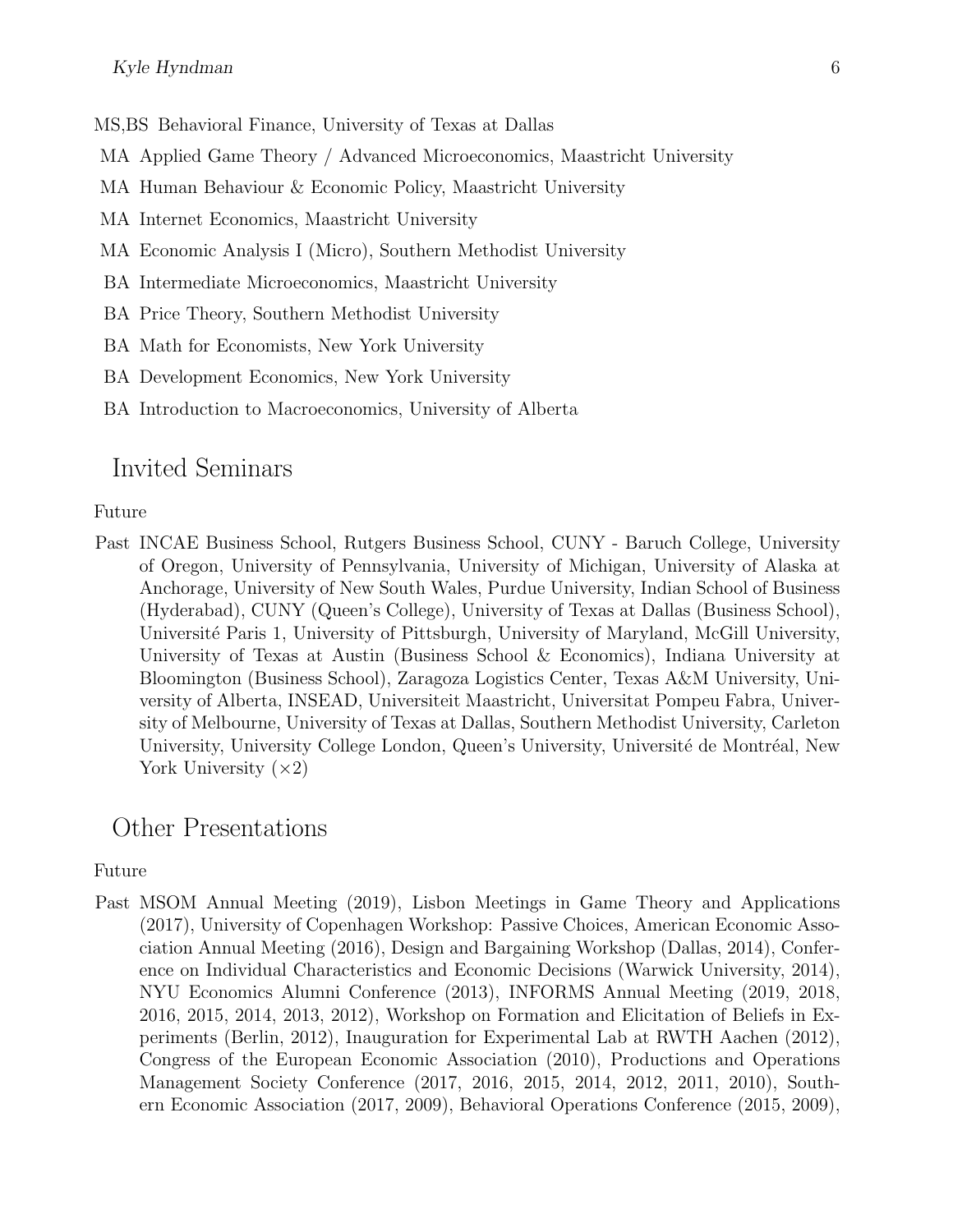Canadian Economics Association (2008), Econometric Society (2008, 2004), Economic Science Association (2018, 2017, 2016, 2015, 2014, 2013, 2012, 2011, 2010, 2009, 2008, 2007, 2005), NYU-Bocconi Grad Student Workshop, CESS-CREED Grad Student Workshop, Northeastern Universities Development Consortium, Cornerstone Research

# Refereeing

American Economic Review, American Political Science Review, Canadian Journal of Economics, Decision Sciences, Econometrica, Economic Inquiry, Economic Journal, Economic Theory, Empirical Economics, Energy Economics, European Journal of Operational Research, Experimental Economics, Games and Economic Behavior, Group Decision and Negotiation, International Interactions, International Journal of Game Theory, Journal of Behavioral and Experimental Economics, Journal of Conflict Resolution, Journal of Corporate Finance, Journal of Economic Behavior & Organization, Journal of Economic Theory, Journal of the European Economic Association, Journal of Operations Management, Journal of Public Economics, Journal of Non-Parametric Statistics, Journal of Operations Management, Management Science, Manufacturing & Service Operations Management, Operations Research, Production and Operations Management, Review of Behavioral Finance, Review of Economic Design, Review of Economic Studies, Scandinavian Journal of Economics, Social Choice and Welfare, Social Sciences & Humanities Research Council, Southern Economic Journal, Theory and Decision

## Service

Track Chair (Behavioral Operations Management) for Production and Operations Management Society Annual Conference (2019).

Local UT Dallas Organizer for Behavioral Operations Management Conference. Held at the University of Texas at Dallas, Oct. 2018.

Local UT Dallas Organizer for Texas Economic Theory Camp (2014, 2017).

Organizing Committee for 2015 Texas Experimental Economics Symposium. Held at the University of Texas at Dallas, Mar. 2015.

Organizing Committee for 2015 Economic Science Association North American Conference. Held at Sheraton Hotel, Dallas, TX, Oct. 2015.

# Professional Affiliations

AEA, EEA, ESA, Econometric Society, POMS, INFORMS